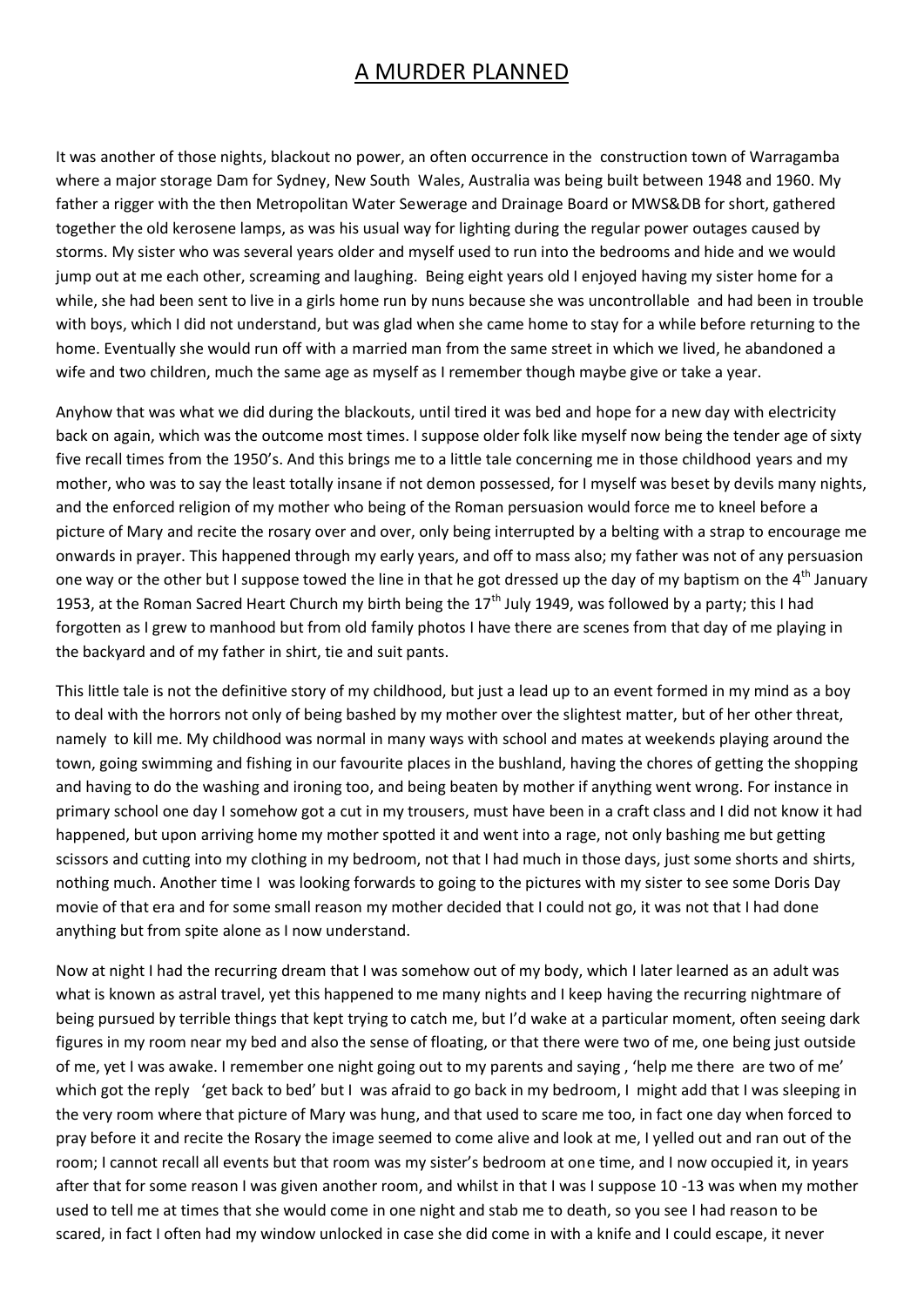happened but the threats kept coming. I had an old alarm clock which I took to pieces and worked out how to set the alarm off by tying a piece of cotton to one of the cogs and tugging it to release the ringing bell bit, so each night I ran that cotton from the clock across the bottom of the doorway to my bedroom, again she never came in but I was never sure and she would often repeat that one night she would stab me.

Now I will tell you how the mind of a boy began to work, and murder planned in my heart and attempted. I laid in bed and thought and thought about this, in fact I had ran away from home a few times up to this point but was caught by the police and bought back home; I even found myself in court and placed on a good behaviour bond or the threat of a boy's home, so it seemed I was not winning at all, 'til I had the seed of evil work in me, I planned to kill my mother; but how?

It was some time, and as children do I played with mates from the street in their yards and they in mine, we would get under our homes, some of which were on concrete foundations so we could sit under parts of the house and makes dams from the dirt and fill with water then bust them to see the water flood out, we'd play around under the homes. Now that seed of evil began to work in me, for in corners under the homes in dark places where the joists rested on piers, spiders lived. We had various kinds of spiders, some we knew were bad from what we were told, such as red back spiders that we found in rusty old tins or under rubbish, there were trap door spiders that lived in holes in the ground but what caught my eye were black ones under the house in cobwebs around the joists and foundations, they were not real big but looked nasty to me as a boy.

Thus in bed I laid and planned it out, how to kill my mother and not be found out, and slowly I came to a solution. My mother did not do much around the home as I was the ideal slave for that, even at a young age I learnt to do housework and it was not that I resented it but that I got used to doing things and thought I was quite good at it too, though my mother had other opinion and she had the strap. I might add that my sister who no longer was with us having run off with that man up the street, what she did at one time and I remember the event vaguely. One day my mother was laying into my sister with the strap and my sister grabbed it from her and began to use it on her, there was a hell of a row when my father got home, he never beat me except for the times I had run away from home, but now and then he would come in drunk and have a go at mother, and I learnt to keep a low profile, in case she took it out on me. Funny isn't it how as a young boy I'd learnt these things quickly. Another thing I had promised myself was that if I had children I would never treat them as I was treated, and I never did. My mother spent all day sitting in the kitchen at a table near the wood stove, she read magazines and smoked, rolling her cigarettes, my father too was a smoker. In fact some nights my mother would get me up and make me roll cigarettes for her, and if not the correct size it meant the strap until I got it correct as she wanted them. I had to make a dozen or so, it was through this that I myself started to smoke around the age of ten, and as mates do when together we would have a puff

Now back to the master murder plan of a 10 year old, thinking, thinking it out I reasoned this way; I would get a black spider from under the house and when mother was in bed in the morning and before I went to school I would put it under her chair, this would be ideal for she sat by the fuel stove and wood from the woodman or from my father getting wood from the bush near the town would be a good excuse, for I reasoned the spider could be thought to have come in with the wood, if it bit her during day I would be at school; and thus I would not be suspect, the spider would bite her, she would die and I'd be free from her stabbing me. So I set the plan in action the next morning, went under the house and got the spider somehow into a jar, then went inside turned her chair over and tipped it out, the spider went and sat in a corner underneath the chair, so I put the chair upright and into the table, and went to school. I waited to hear any news at school such as someone turning up to tell me the news she was dead, but nothing all day. Getting home I sort of went into the house quietly and there she was in her chair smoking and not hurt; so I just was told by her if I had to do any work as was usual.